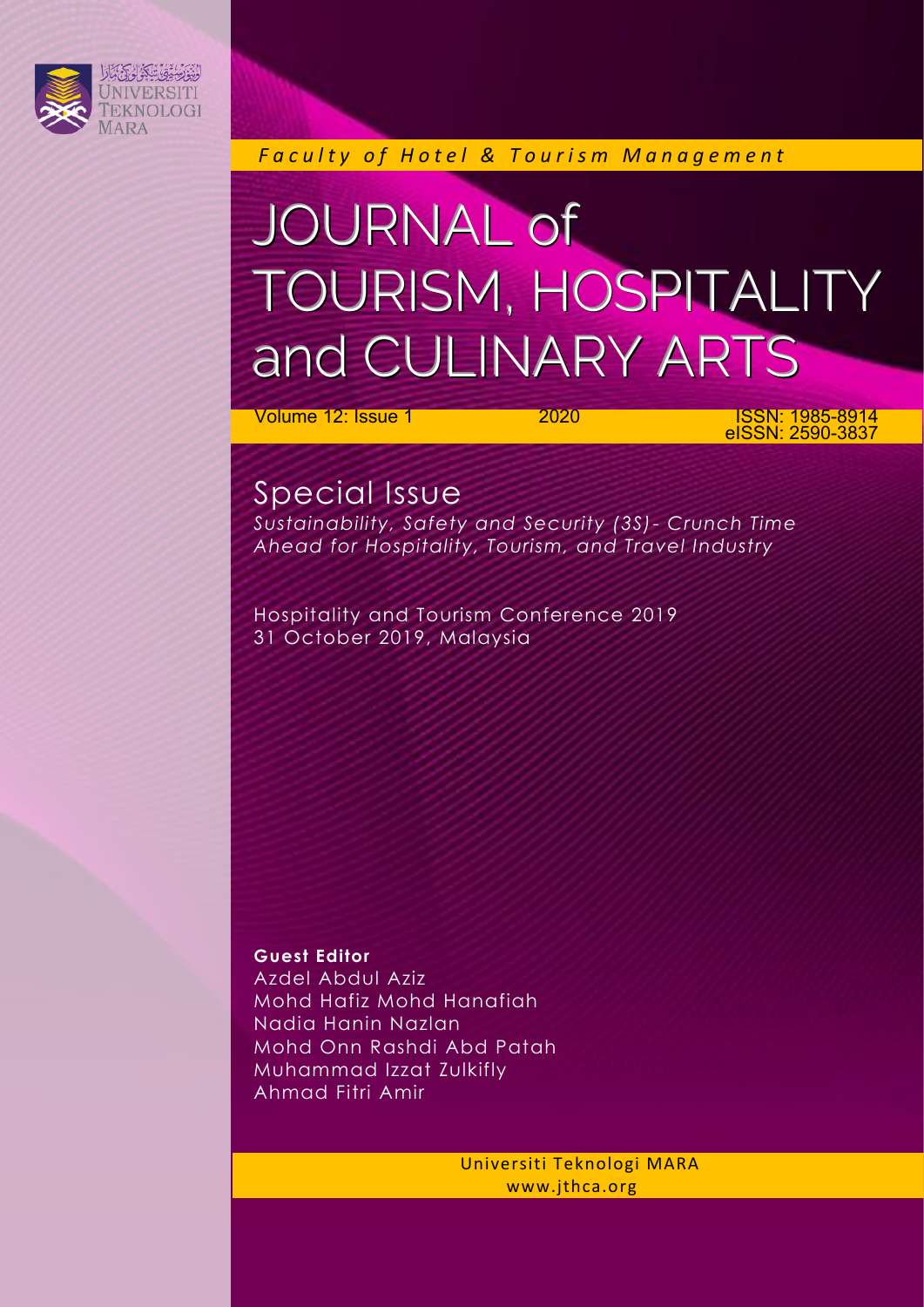# J O U R N A L O F **TOURISM, HOTEL** AND CULINARY ARTS

Chief Editor **Prof. Mohd Salehuddin Mohd Zahari, PhD Univ ersiti T eknologi MARA Malaysia**

Managing Editor **Mohd Hafiz Mohd Hanafiah, PhD Univ ersiti T eknologi MARA Malaysia**

Technical Editor **Muhammad Izzat Zulkifly, PhD Zurena @ Rena Mohd Shahril, PhD Univ ersiti T eknologi MARA Malaysia**

Copyright © by the Faculty of Hotel and Tourism Management, Universiti Teknologi MARA

All rights reserved. No part of this publication may be reproduced, copied, stored in any retrieval system or transmitted in any form or by any means – electronic, mechanical, photocopying, recording or otherwise, without prior permission in writing from the Faculty of Hotel and Tourism Management and UiTM Press.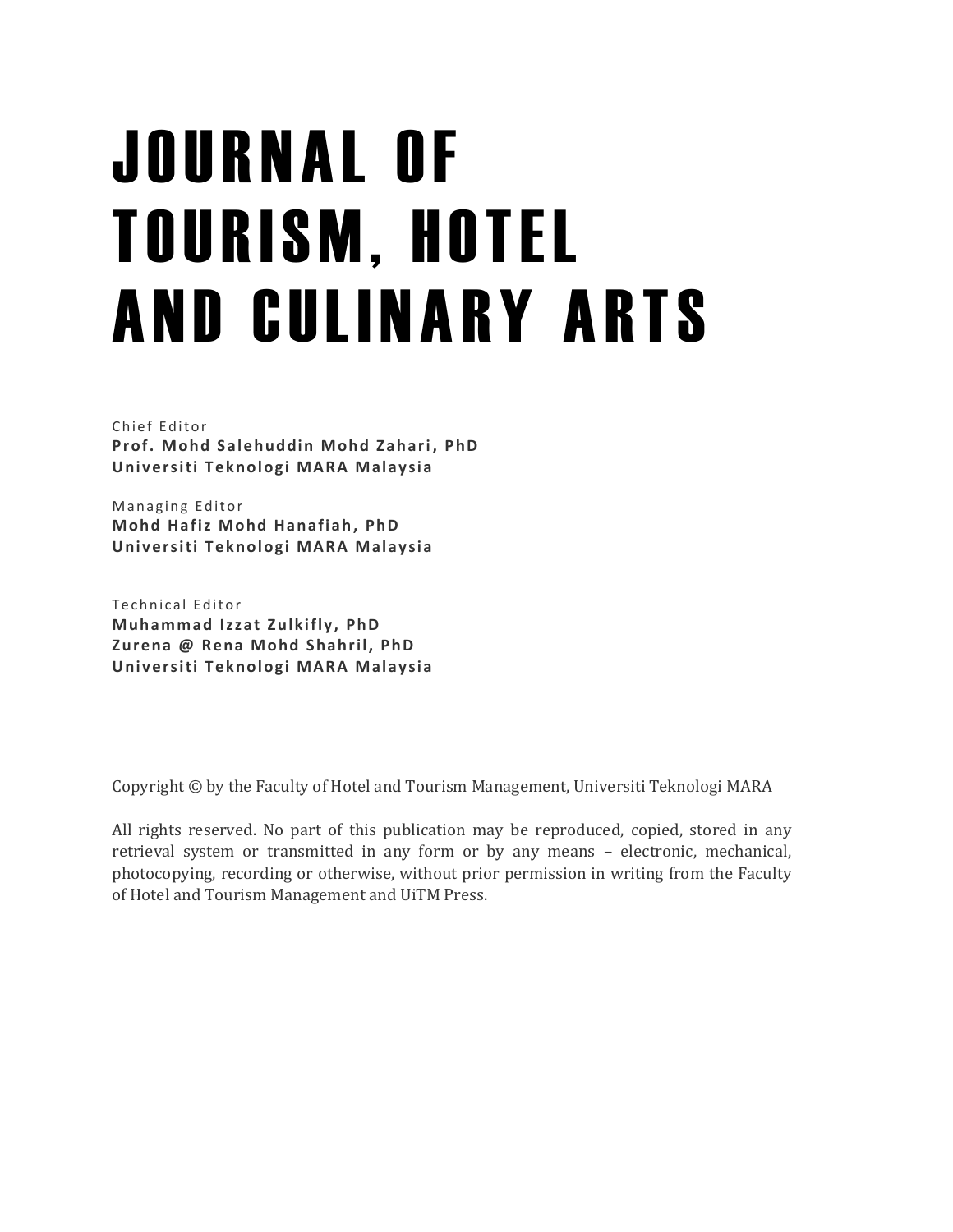#### **Faculty of Hotel & Tourism Management**



## **JOURNAL OF TOURISM, HOSPITALITY & CULINARY ARTS VOLUME 12: ISSUE 1 (Special Issue)**

| Personality types, perceived job-related stress and coping strategies<br>among hotel front line employees.                                            |          |
|-------------------------------------------------------------------------------------------------------------------------------------------------------|----------|
| Kahar, N. S., & Wee, H.                                                                                                                               | $1 - 14$ |
| How important is the frontline uniform toward employee's self-efficacy?<br>A case study of five-star hotel.                                           |          |
| Baharuddin, N., & Jamaluddin, M. R.                                                                                                                   | 15-33    |
| The influence of internship determinants on hospitality undergraduates'<br>satisfaction level: A case of public universities in Malaysia.             |          |
| Ruslan, S., Mohamad, S. F., Juhari, N. H., & Karim, M. S. A.                                                                                          | 34-47    |
| A model linking HRM practices, service-oriented OCBs & organizational<br>performance in Malaysian hotel industry.                                     |          |
| Foo, L. Y., Ghazali, H., Zawawi, D., Mohamad, S. F., & Othman, M.                                                                                     | 48-68    |
| Pro-poor tourism concept in the context of selected destinations in Ilocos<br>region, Philippines.                                                    |          |
| Aya-Ay, A. J., Gabriel, K. J., Guilatco, D. P., Maglaya,nY. S., Mendoza,<br>M. R., Tacneng, M. A., & Andalecio, A. B. P.                              | 69-91    |
| Impact of social media on e-tourism: A critical analysis of determinants of<br>decision making.                                                       |          |
| Sivakumar, V., Saranya, PR., Leelapriyadharsini, S., & Iyappan, A.                                                                                    | 92-98    |
| Assessing the effect of airport physical environment on passenger's<br>satisfaction: a mediating effect of passenger's delight.                       |          |
| Baharuddin, N. A. A., & Mahdzar, M.                                                                                                                   | 99-111   |
| Technographic segmentation using neural network at the Rainforest<br>World Music Festival.                                                            |          |
| Hassan, N. B., Hashim, N. H., Bakhary, N., & Padil, K. H.                                                                                             | 112-127  |
| The safe city programme strategies and sustainability in urban tourism<br>environment.                                                                |          |
| Eizamly, N. U. E. N., & Anuar, F. I.                                                                                                                  | 128-135  |
| Appraising the role of memorable tourism experience between the relationship<br>of destination image and Melaka domestic tourists' revisit intention. |          |
| Johari, S. I., & Anuar, N. A. M.                                                                                                                      | 136-157  |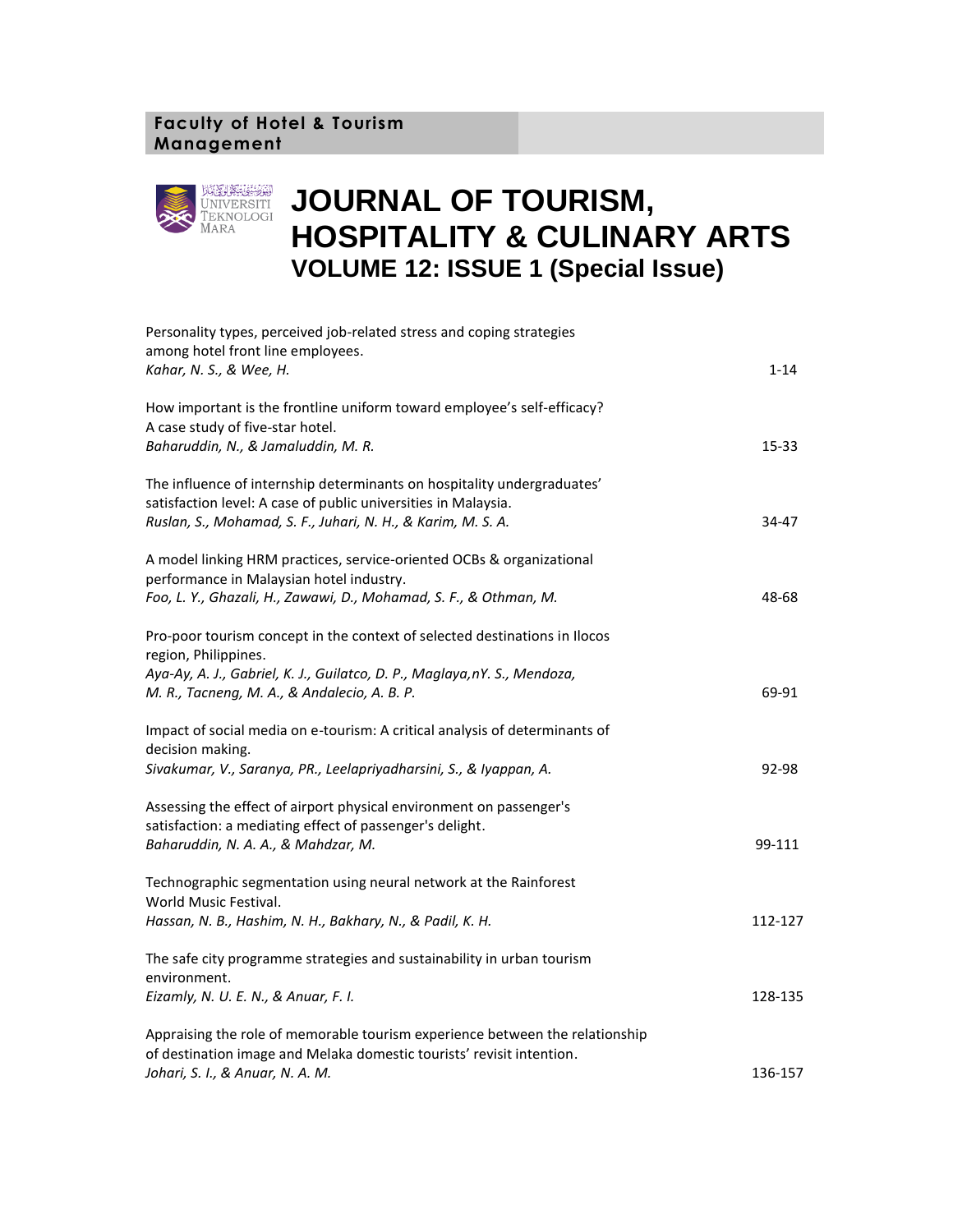| Exploring potential ecotourism products in Sabah, Malaysia.<br>Kunjuraman, V., & Hussin, R.                                                               | 158-176 |
|-----------------------------------------------------------------------------------------------------------------------------------------------------------|---------|
| An empirical assessment of tourist loyalty towards budget accommodation<br>service.                                                                       |         |
| Suhaeni, T., Setiawati, L., Setiawardani, M., & Suhartanto, D.                                                                                            | 177-187 |
| Key success factors toward MICE industry: A systematic literature<br>review.                                                                              |         |
| Anas, M. S., Maddiah, N. A., Eizamly, N. U. E. N., Sulaiman, N. A., & Wee, H.                                                                             | 188-221 |
| Massive Open Online Course (MOOC) service quality assessment:<br>Issues and instruments.                                                                  |         |
| Safri, S. N. W., Mohi, Z., & Hanafiah, M. H.                                                                                                              | 222-230 |
| Determinants of customer acceptance and usage of mobile hotel<br>reservation apps (MHRA): An exploratory factor analysis.                                 |         |
| Ismail, M. N. I., Hanafiah, M. H., Hemdi, M. A., & Azdel, A. A.                                                                                           | 231-247 |
| E-WOM in creating purchasing decisions on online hotel reservation.<br>Wibowo, L. A., Dirgantari, P. D., Hurriyati, R., Widjajanta, B. & Hijrianti, R. A. | 248-259 |
| Comparison of the business sustainability perception of Malaysian<br>manufacturing SMEs.                                                                  |         |
| Yusoff, Y. M., Omar, M. K., & Zayadah, M. A.                                                                                                              | 260-268 |
| Involvement and Service-oriented Behavior among Frontline SME<br>Employees.                                                                               |         |
| Sosianika, A., Suhaeni, T., & Suhartanto, D.                                                                                                              | 269-278 |
| Perceived destination competitiveness and response behavior:<br>A test of mediation.                                                                      |         |
| Zainuddin, Z., Radzi, S. M., Zahari, M. S. M., & Ong, M. H. A.                                                                                            | 279-288 |
| Sustainability, safety and security: A case for hospitality industry<br>response to natural disasters.                                                    |         |
| Ward, V., & Mattern, A.                                                                                                                                   | 289-304 |
| Roadmap of ecotourism development for emerging tourism destination<br>in the Philippines.                                                                 |         |
| Aujero-Blanza, Ma. G.                                                                                                                                     | 305-319 |
| Tourists' cognitive imagebattributes of Kilim Karst Geoforest Park, Langkawi.<br>Salleh, M. H. M., & Mahdzar, M.                                          | 320-328 |
| Volunsharing of Lenggong Valley world heritage site: A content analysis.<br>Aminudin, N., Nazary, M. M., & Jamal, S. A.                                   | 329-346 |
| Risk perception towards international travellers' destination choice:<br>A case of Sabah.                                                                 |         |
| Supani, I. D., Hamid, Z. A.                                                                                                                               | 347-359 |